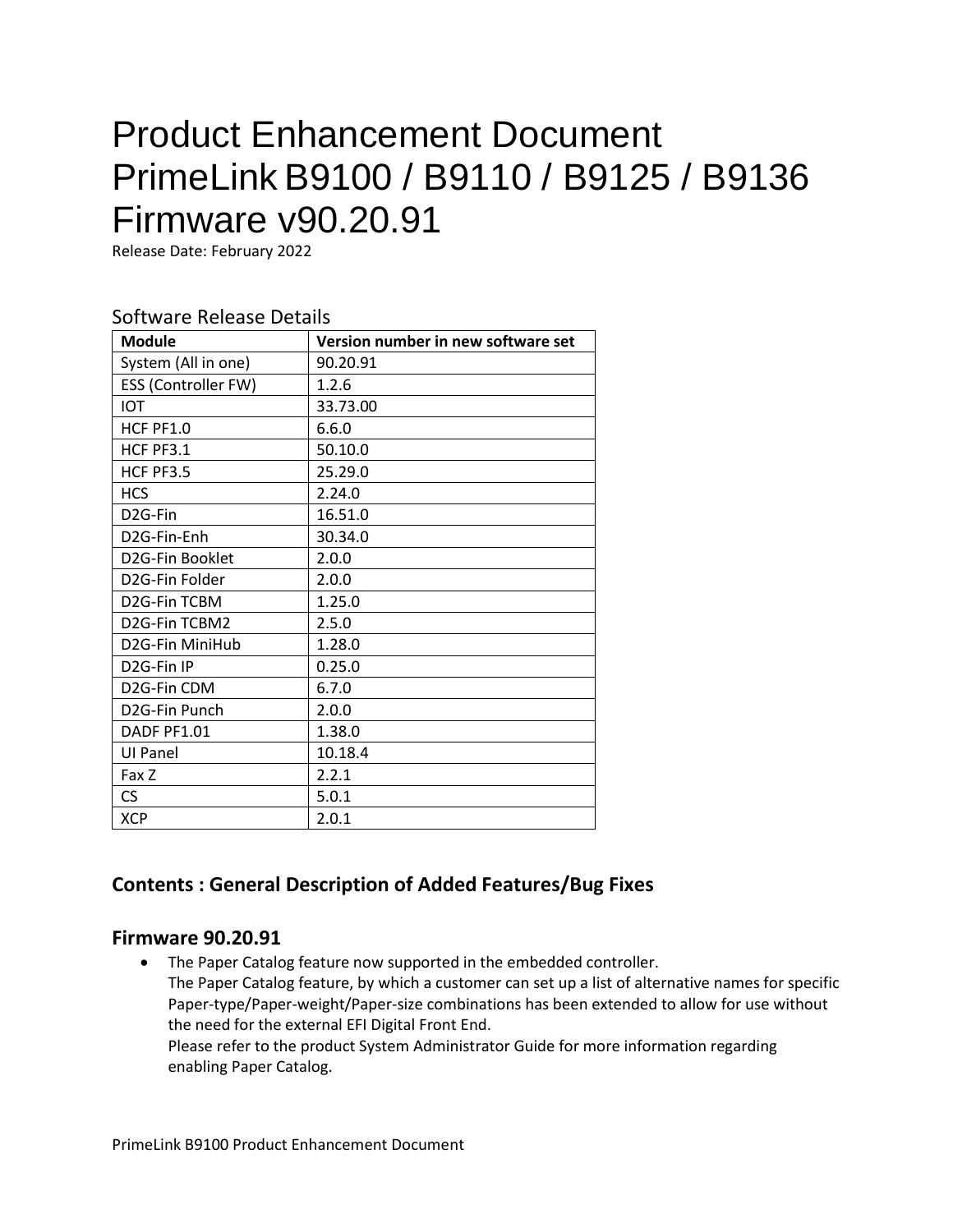- The PrimeLink devices now meet all NIST 800-171 requirements, ensuring the confidentiality of controlled unclassified information (CUI), as required by the US Department of Defense, General Services Administration (GSA), NASA or other federal or state agencies' supply chain.
- TLS 1.3 with PFS supported.

Transportation Layer Security (TLS) 1.3 protocol provides a new level of privacy and performance compared to previous versions of TLS. The TLS 1.3 protocol (RFC8446) is faster, more secure and removes some obsolete features in TLS 1.2.

- The GBC Advanced Punch Pro now supports Face UP/Face DOWN via print driver.
- Localized Name support. The Local User Interface of the device now supports names that use the special characters of more languages.
- Support Printing of Encrypted File(s) via EIP Pull Print Model (SFR22023). Supports the ability for the device to decrypt encrypted print jobs that are sent to the device when using the Print from URL app.
- Display DUID for IPv6 on configuration report (SFR22470). Addition of DHCP IPv6 Unique Identifier (DUID) to Configuration Sheet. The DHCP IPv6 Unique Identifier (DUID) in Link Layer format will be displayed on the printed configuration sheet when IPv6 is enabled.

The DUID information is labeled "DUID (DHCP Unique Identifier)" under the Protocols heading. Additionally, the DUID identifier can be obtained from the EWS Configuration Report when IPv6 is enabled.

• SNMP/XDM Improvements.

Device can support the setting of the following by SNMP:

- o SMTP server related settings
- o Xerox Support Information
- o System timeout settings (web UI/Local UI)
- o Mopria / AirPrint Setting
- o Power Saver Settings
	- Power Saver Timer Standby Mode to Low Power Mode
	- Power Saver Timer Low Power Mode to Sleep Mode
- o PCL Settings
	- Skip Blank Pages

#### **Firmware 90.06.33**

• Paper catalog is not loaded properly.

# **Firmware 90.06.23**

• LPR spooling to disk.